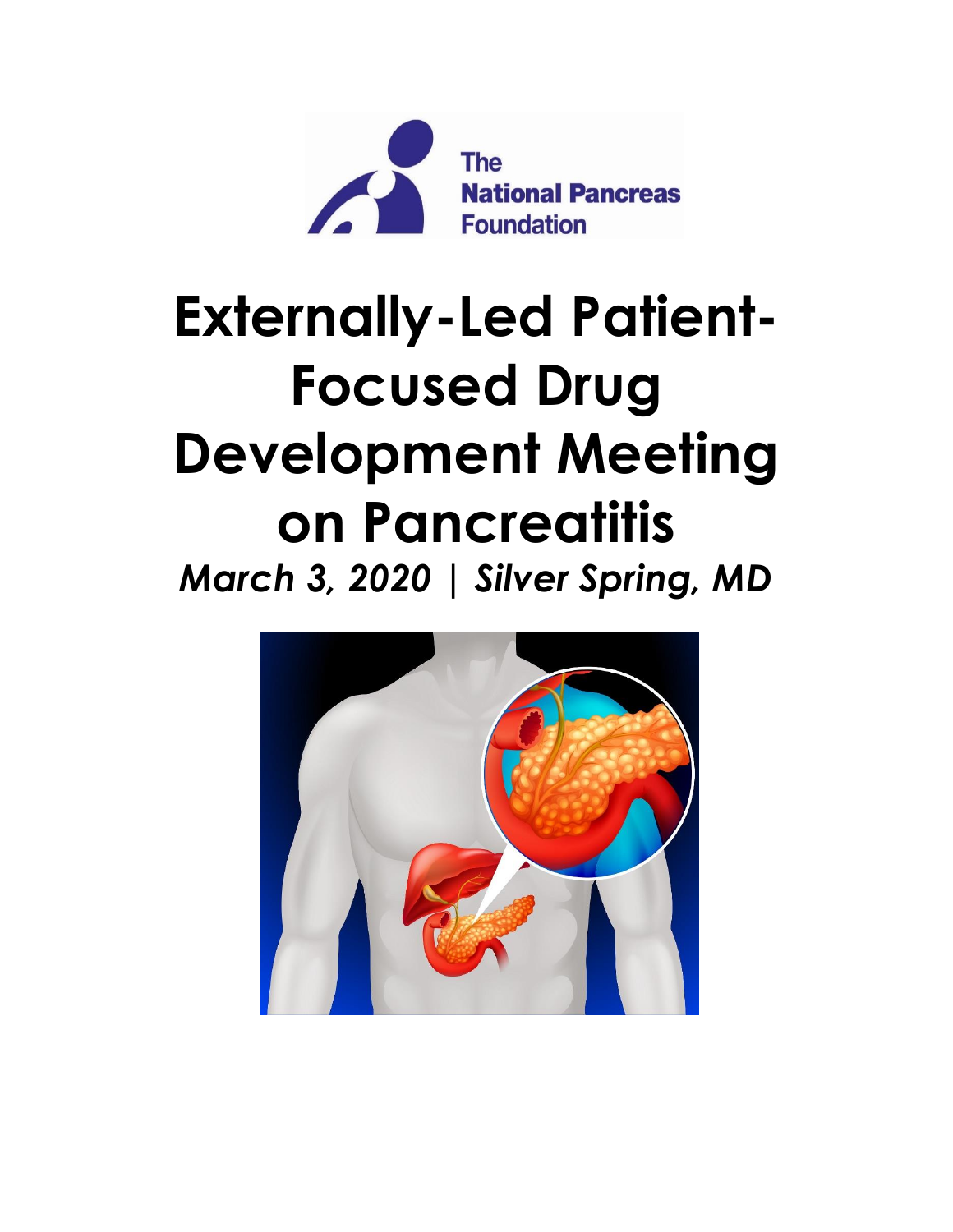#### **WELCOME LETTER**

#### **Dear Members of the Pancreatitis Community,**

On behalf of the National Pancreas Foundation, I want to welcome you to the Externally-Led Patient Focused Drug Development Meeting for Pancreatitis. We are so pleased that you are taking part in this event either in person or by webcast. We and our partners, Mission: Cure, Rebecca's Wish and the FCS Foundation, are eager to put a spotlight on the stories of patients and their caregivers who have been affected by acute and chronic pancreatitis.

We know that it will be impossible to hear the experiences of the hundreds of thousands of patients, including children, adolescents and adults, who have been the victims of these diseases each year in the United States. But representatives of the U.S. Food and Drug Administration are here today to hear a sample of the experiences that describe the burdens of these diseases, the problems in finding treatment, and the lasting effects of these conditions.

People affected by acute and chronic pancreatitis suffer from long-term complications of these diseases and are especially aware that there are no approved drug treatments to shorten the course or prevent ongoing problems due to these conditions. They are eager for cures or for treatments which will make real improvements in the outcomes of pancreatitis.

By being here today, you are providing valued input to the processes which can guide the clinical trials of new drugs and treatments for pancreatitis. Your testimony is invaluable to illuminate the full spectrum of the effects of these diseases. Thank you so much for helping to make a difference and for helping us to understand the real impact of pancreatitis.

Sincerely,

Danak. Ander

Dana K. Andersen, MD Chair, Board of Directors, National Pancreas Foundation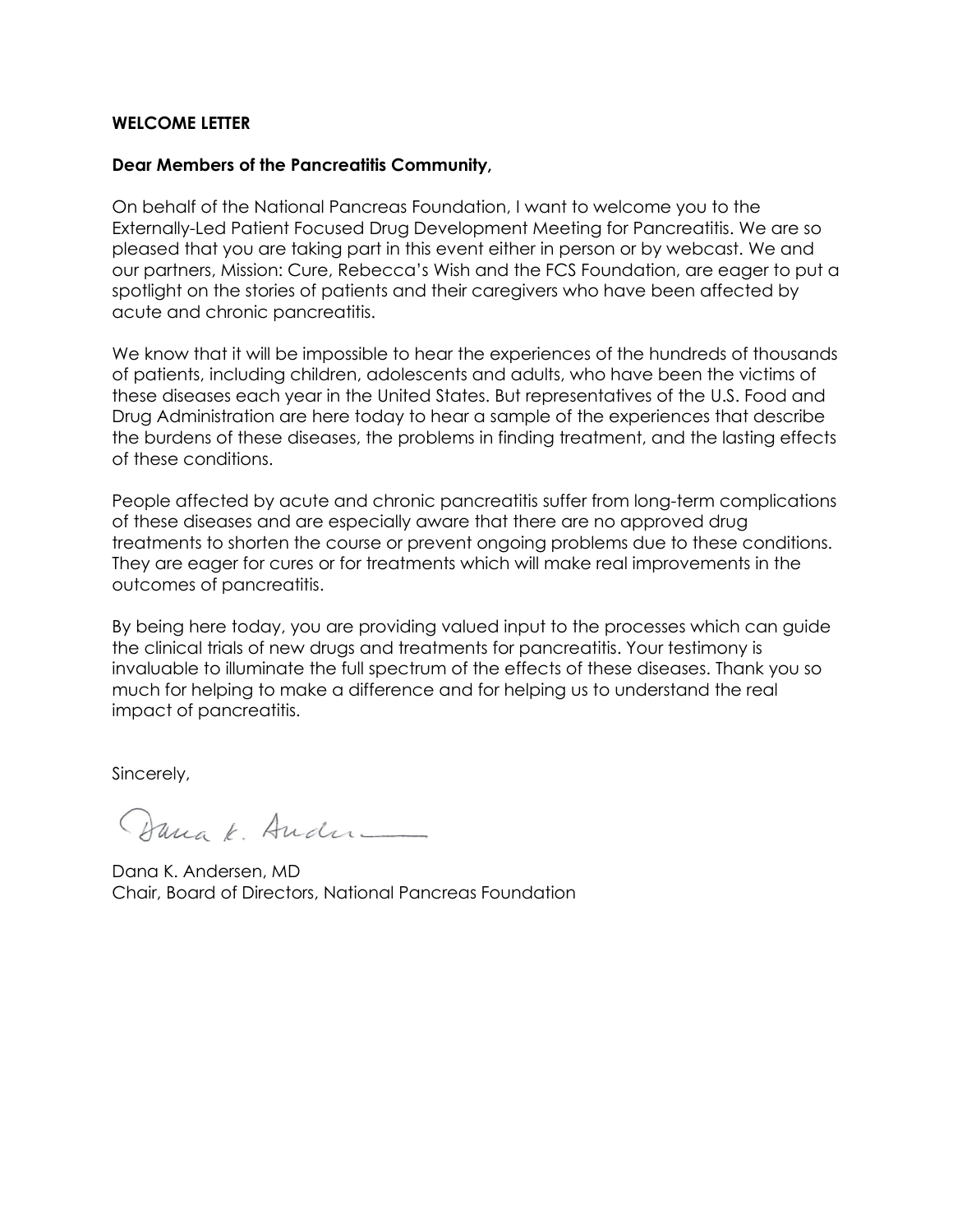

## Externally-Led Patient-Focused Drug Development Meeting on Pancreatitis

# **Silver Spring Civic Building**

1 Veterans Pl, Silver Spring, MD 20910 8:30 AM – 12:30 PM | March 3, 2020

|                                             | $8:00 - 8:30$ AM   | <b>Registration and Continental Breakfast</b>                                                                                                         |  |
|---------------------------------------------|--------------------|-------------------------------------------------------------------------------------------------------------------------------------------------------|--|
| <b>Opening Remarks and Morning Overview</b> |                    |                                                                                                                                                       |  |
|                                             | $8:30 - 8:45$ AM   | <b>Welcome and Opening Remarks</b>                                                                                                                    |  |
|                                             |                    | Dana K. Andersen, MD                                                                                                                                  |  |
|                                             |                    | Chair, Board of Directors, National Pancreas Foundation                                                                                               |  |
|                                             | $8:35 - 8:45$ AM   | Erica Lyons, MD - Overview of PFDD                                                                                                                    |  |
|                                             |                    | <b>Medical Officer Team Leader</b>                                                                                                                    |  |
|                                             |                    | Division of Gastroenterology and Inborn Errors Products                                                                                               |  |
|                                             |                    | Center for Drug Evaluation and Research                                                                                                               |  |
|                                             |                    | U.S. Food and Drug Administration                                                                                                                     |  |
|                                             | $8:45 - 8:55$ AM   | <b>Overview of Pancreatitis</b>                                                                                                                       |  |
|                                             |                    | Wahid Y. Wassef, MD                                                                                                                                   |  |
|                                             |                    | Chief of Endoscopy<br>Director, Pancreas Clinic, UMASS Memorial Health Care                                                                           |  |
|                                             |                    | Professor, University of Massachusetts Medical School                                                                                                 |  |
|                                             |                    |                                                                                                                                                       |  |
|                                             | $8:55 - 9:05$ AM   | Introduction, Overview of Meeting, and Demographic Polling<br>James Valentine, JD, MHS                                                                |  |
|                                             |                    | <b>Meeting Moderator</b>                                                                                                                              |  |
|                                             |                    |                                                                                                                                                       |  |
|                                             |                    | Panel 1: Acute and Chronic Pancreatitis - Patient Perspective on the Burdens of the Disease and<br><b>Current and Future Approaches to Treatments</b> |  |
|                                             |                    | Symptoms and Daily Impact   Current and Future Approaches to Treatments                                                                               |  |
|                                             | $9:05 - 10:25$ AM  | • Presentations by 4 Affected Individuals and Caregivers (20 minutes)                                                                                 |  |
|                                             |                    | • Moderated Audience Discussion Panel #1 (60 minutes)                                                                                                 |  |
|                                             | 10:25-10:40 AM     | <b>Break</b>                                                                                                                                          |  |
|                                             |                    | Panel 2: Pediatric Pancreatitis - Patient Perspective on the Burdens of the Disease and Current and                                                   |  |
| <b>Future Approaches to Treatments</b>      |                    |                                                                                                                                                       |  |
|                                             | 10:40 - 10:50 AM   | Pediatric Pancreatitis - Patient Challenges and Obstacles to Care                                                                                     |  |
|                                             |                    | Melena D. Bellin, MD                                                                                                                                  |  |
|                                             |                    | University of Minnesota Medical Center                                                                                                                |  |
|                                             |                    | Schulze Diabetes Institute                                                                                                                            |  |
|                                             |                    | Associate Professor Pediatric Endocrinology                                                                                                           |  |
|                                             |                    | Director of Research, Islet Autotransplant Program                                                                                                    |  |
|                                             | 10:50 AM -12:10 PM | Symptoms and Daily Impact   Current and Future Approaches to Treatments                                                                               |  |
|                                             |                    | • Presentations by 4 Affected Individuals and Caregivers (20 minutes)                                                                                 |  |
|                                             |                    | • Moderated Audience Discussion Panel #2 (60 minutes)                                                                                                 |  |
|                                             | 12:10 - 12:20 PM   | <b>Summary Remarks</b>                                                                                                                                |  |
|                                             |                    | Larry Bauer                                                                                                                                           |  |
|                                             |                    | Sr. Regulatory Drug Expert, Hyman, Phelps, & McNamara, P.C.                                                                                           |  |
|                                             | 12:20 PM -12:30 PM | <b>Next Steps, Summary, and Closing Remarks</b>                                                                                                       |  |
|                                             |                    | Jane M. Holt                                                                                                                                          |  |
|                                             |                    | Co-Founder, National Pancreas Foundation                                                                                                              |  |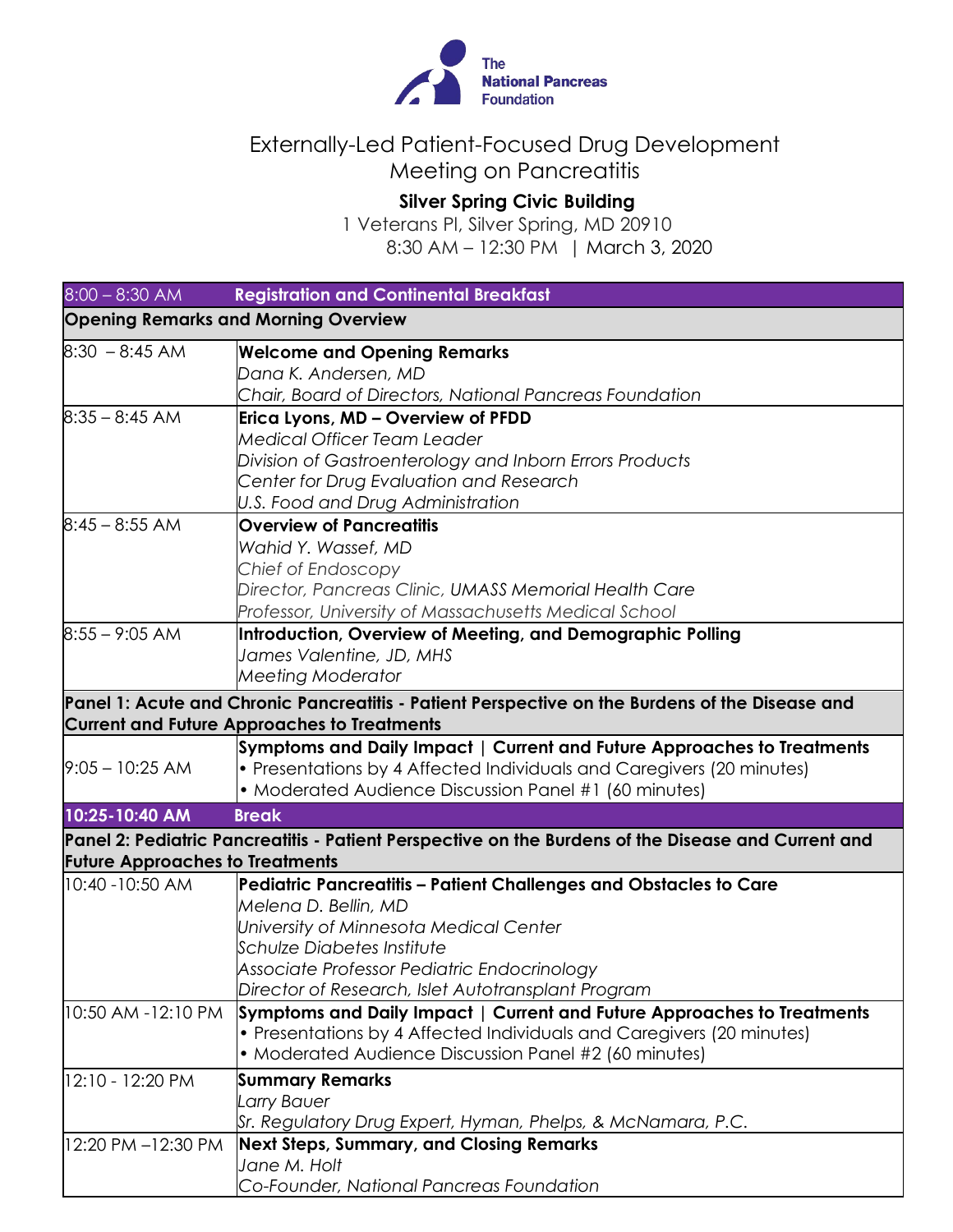# **ABOUT THE NATIONAL PANCREAS FOUNDATION**

**[www.pancreasfoundation.org](http://www.pancreasfoundation.org/)**

# **Our Mission**

The National Pancreas Foundation (NPF) provides hope for those suffering from pancreatitis and pancreatic cancer through funding cutting edge research, advocating for new and better therapies, and providing support and education for patients, caregivers, and health care professionals.

# **Our History & Research Impact**

To fulfill its mission, the NPF raises and manages a charitable foundation from which grants are made directly to researchers seeking to resolve the challenging medical problems of pancreatic diseases. The NPF is the only foundation dedicated to patients who are suffering from all forms of pancreas disease – pediatric pancreatitis, acute pancreatitis, chronic pancreatitis and pancreatic cancer. A National Patient Registry is being developed for individuals suffering the isolating and debilitating conditions associated with pancreatic disease.

The NPF and its founding members and volunteers are committed to maximum efficiency. The Foundation's goal is to direct as much of our revenue to programs. To achieve this we rely heavily on the invaluable donations of time, energy and financial support of the many friends and interested parties who have been touched by the suffering of so many people. Research grant proposals from a wide variety of researchers are solicited. With the help of the Foundation's Grant Review Council, the NPF makes grants to those whose proposals appear most likely to lead to scientific advancements in the field of pancreatic disease. Founded in 1997, the NPF has given over \$4 million to fund 121 groundbreaking research projects. The Foundation advocacy efforts have also been very effective, actively participating on the advisory council for National Institute of Diabetes and Digestive and Kidney Diseases, the National Cancer Institute Gastrointestinal Steering Committee, and as Department of Defense Consumer Reviewers. Furthermore, the NPF has supported initiatives that have led to millions of dollars of additional research funding by the National Institutes of Health, the Department of Defense, and other institutions.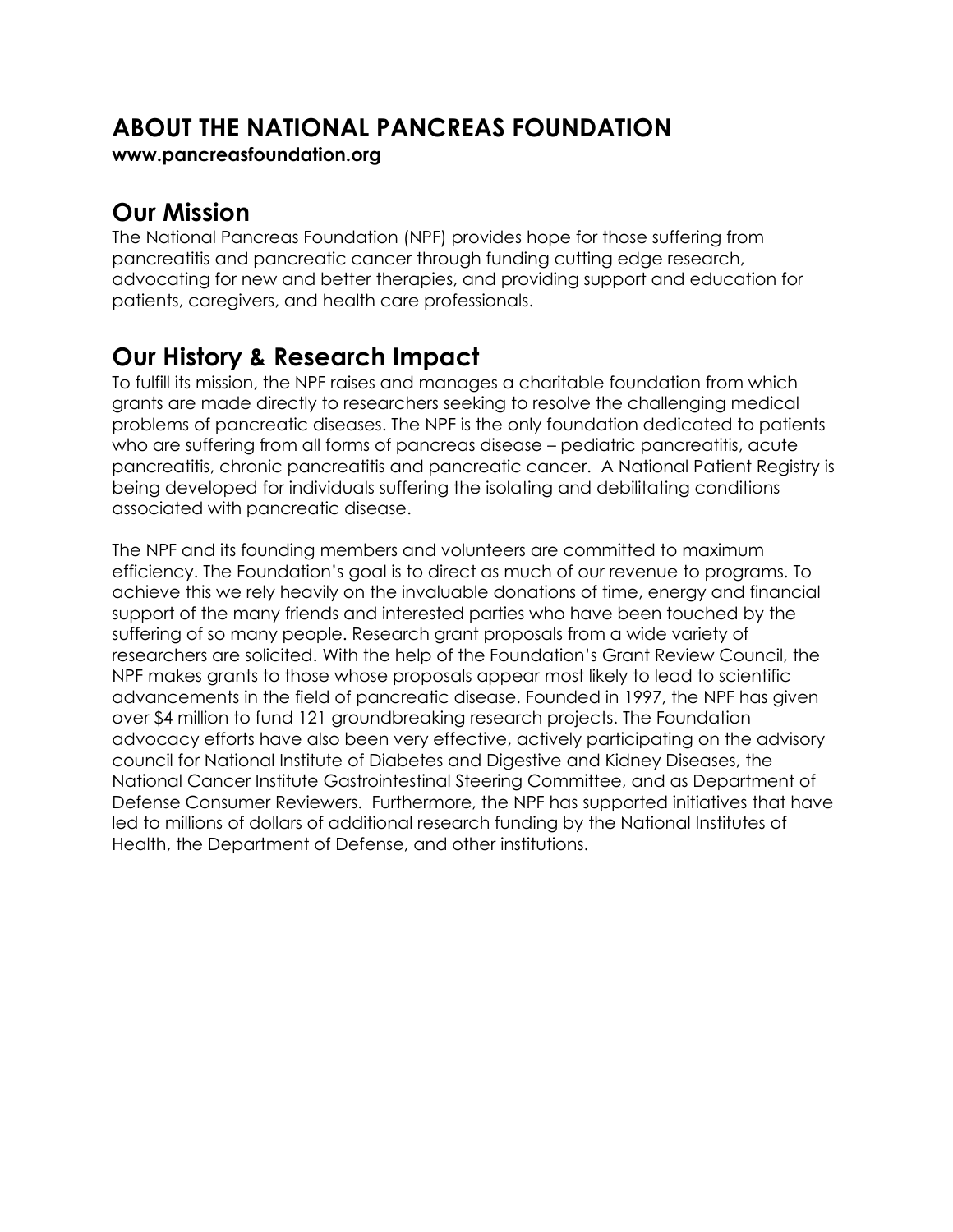## **OUR PARTNERS**



The Familial Chylomicronemia Syndrome (FCS) Foundation was established by Lindsey Sutton and Melissa Goetz, two disease advocates directly NDATION impacted by FCS. In addition, The FCS Foundation

board of directors includes additional leaders from the FCS patient community.

FCS is a genetic condition that causes a buildup of fats in the blood that can increase the risk of severe abdominal pain and potentially fatal attacks of pancreatitis. It is also sometimes known as lipoprotein lipase deficiency (LPLD), Fredrickson Type 1 hyperlipoproteinemia and familial hypertriglyceridemia. There are currently no FDA approved therapies for the treatment of FCS. This disease frequently leads to symptoms such as pancreatitis and fatty deposits in the skin. Most patients take steps to reduce their risk of pancreatitis through lifestyle modifications including strictly limiting fat intake. FCS occurs in about 1 in 1 million people and the genetic disorder causes the body to not be able to break down certain fats correctly. The mission of The FCS Foundation is to make sure that all people have access to the information and support they need to get a proper diagnosis and manage FCS more effectively.

Mission: Cure is a nonprofit organization founded and led by Chronic Pancreatitis patients and their families with a single mission- to find effective treatments and ultimately cures that will improve the lives of children and adults affected by chronic and recurrent acute pancreatitis. To achieve this urgent goal, Mission: Cure applies an innovative funding approach that leverages the best aspects of venture philanthropy, angel investing and monetary incentives to fund promising research and development aimed at delivering effective treatments to patients as quickly and efficiently as possible. Mission: Cure brings together patients and their families, researchers and industry leaders from a range of disciplines to align priorities and advance multiple areas of research in parallel, driving progress toward our goal to measurably improve patients' lives. This PFDD meeting is an important part of that effort. We have already made significant progress and leading scientists say chronic and recurrent acute pancreatitis treatments are within reach. With the support of the pancreatitis community and collaboration with all stakeholders, we are optimistic that we will achieve our goal to find a cure and put an end to pancreatitis pain and suffering!



#### **Rebecca's Wish**

Rebecca's Wish is a nonprofit organization started by a 17- year old high school junior from San Antonio, Rebecca Taylor. Rebecca founded this 501(c)3 in 2018 as a result of her ten-year struggle with chronic pancreatitis and post TPAIT complications. Rebecca's Wish came to life after Rebecca was referred to Make-A-Wish and asked to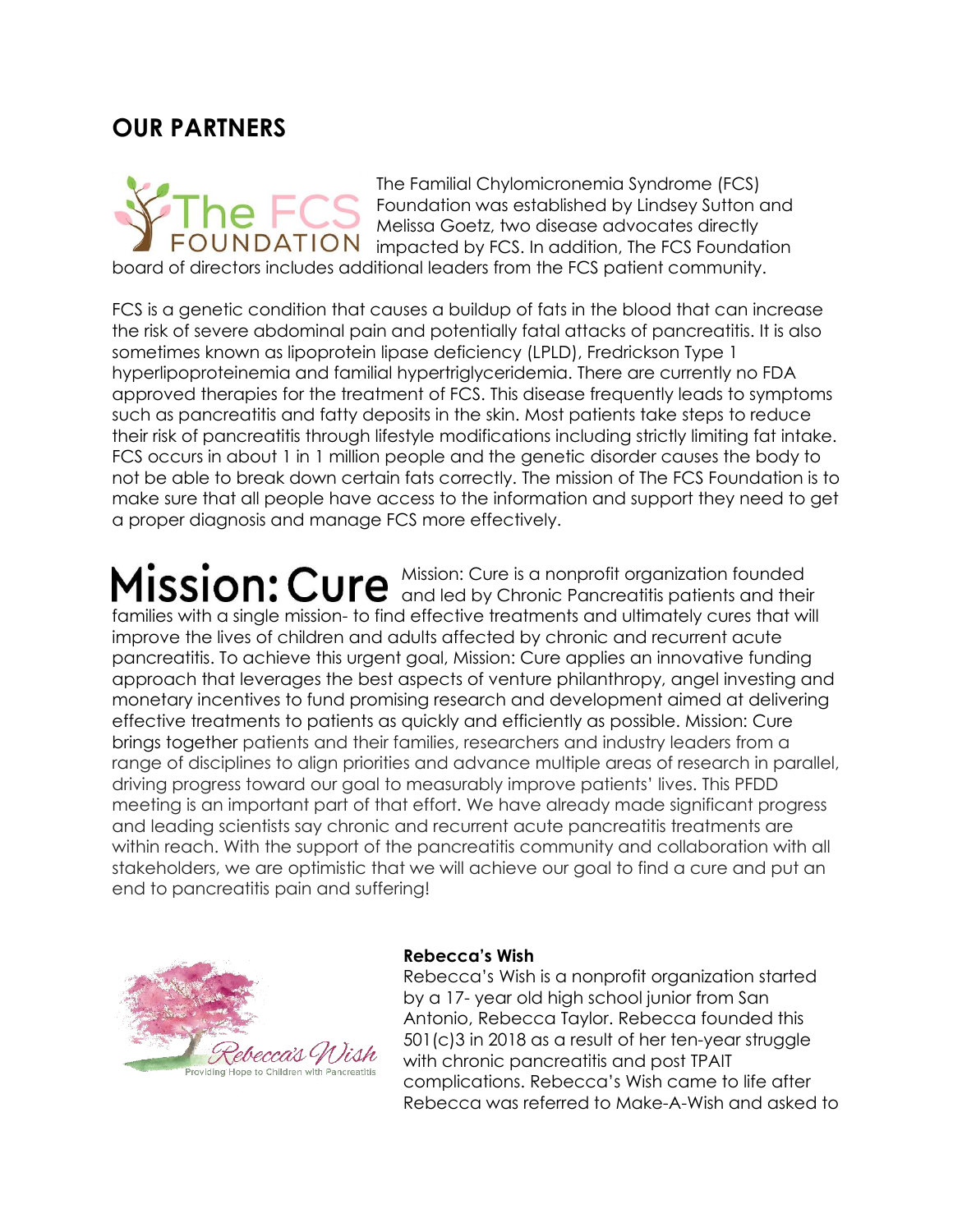share her one, true wish. She replied that she wanted to meet with a medical philanthropist to help start a nonprofit that helps children just like her. Among our many accomplishments, Rebecca's Wish spearheaded an unprecedented agreement with local hospitals to help train the world's first pediatric-trained pancreatic endoscopists. We have funded the placement of two of these highly-specialized physicians in hospitals (Los Angeles and New Orleans). We are currently training a third pediatrictrained pancreatic specialist and intend to train one new physician every year. The mission of Rebecca's Wish is to promote the prevention and treatment of pancreatic diseases through education, partnership, and research while supporting the children and their families affected by these ailments.

# **SPEAKERS**



#### **Dana K. Andersen, MD, FACS**

Dr. Andersen received his undergraduate and medical school training at Duke University, where he was a member of Alpha Omega Alpha, the medical honorary society. He initially planned to become a Gastroenterologist, but a 6-month elective as a General Surgery resident convinced him that abdominal surgery was more interesting and more fun. He became Board Certified in both Internal Medicine and Surgery, and rose through the ranks of academic surgery to become Chief of General Surgery at Yale, Chair of Surgery at UMass, and Chief of Surgery and

Vice Chair of Surgery at Johns Hopkins Bayview Medical Center. In 2012 he joined the Digestive Disease Division at NIDDK.

In 2015, Jane Holt (co-founder) asked him to join the Registry Steering Committee, and in 2017 he joined the NPF Board of Directors. Dr. Andersen's research and clinical interests include both chronic pancreatitis and pancreatic cancer, and the mission of the NPF fits squarely with those interests. Before joining the NIH as a program officer in NIDDK, he cared for many patients with both forms of pancreatic disease and knows fully the challenges facing both patients and physicians. His transparent agenda at NIDDK is to increase funding programs related to pancreatic disease. The success of other disease-oriented foundations in driving awareness and research funding convinces him that the NPF has an important role in improving the care of patients with both benign and malignant pancreatic disease through its educational, support, and advocacy programs and is happy to contribute in any way to advance that mission.

Dr. Andersen currently serves as the Chair of the NPF Board of Directors and is an adjunct Professor of Surgery at Oregon Health and Science University in Portland, where he lives.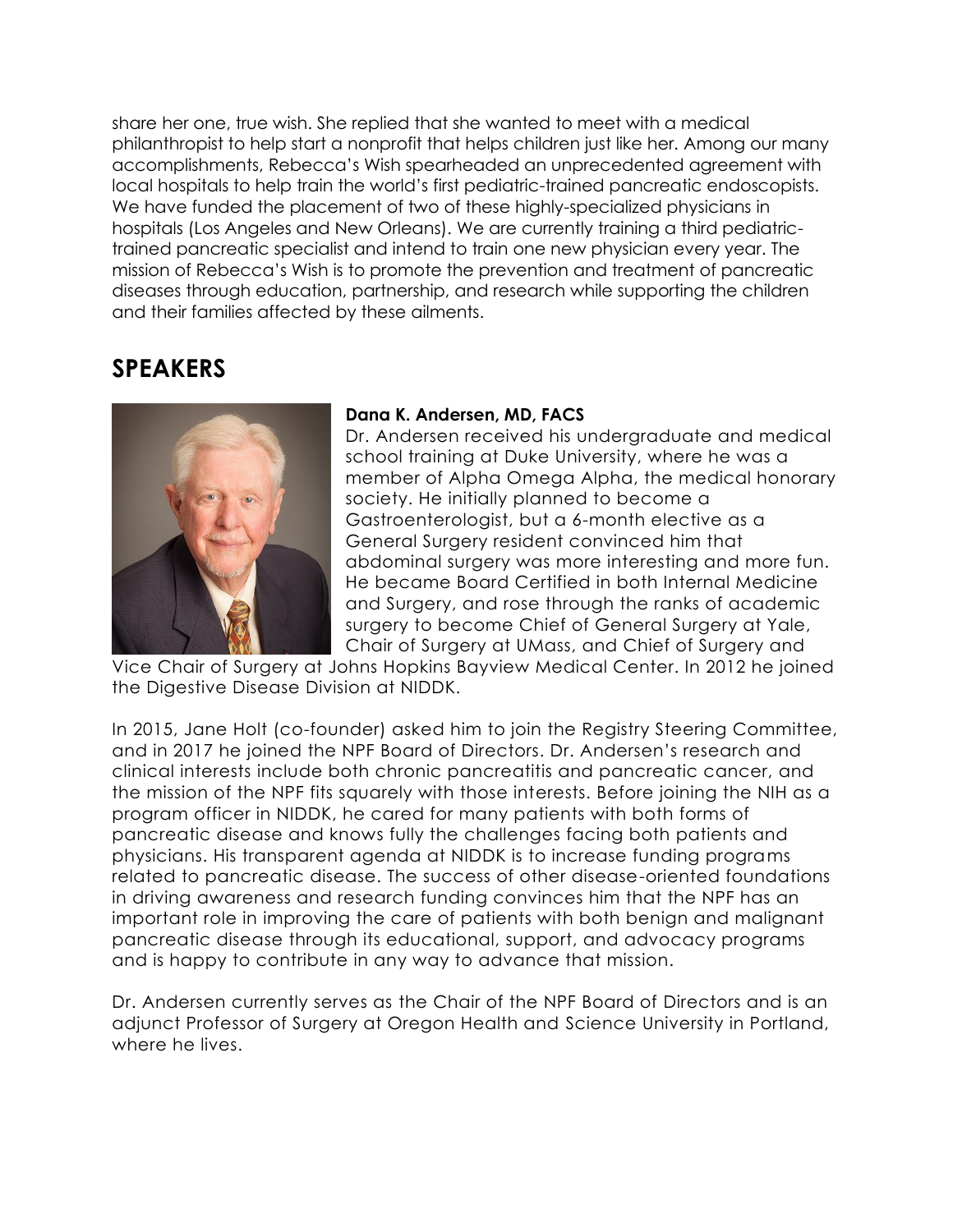

#### **Larry J. Bauer**

Larry provides counsel to drug manufacturers on a wide range of regulatory topics including Rare Pediatric Disease Designation requests, Orphan Drug Designation requests, Fast Track and Breakthrough Therapy Designation requests, drug development regulatory strategy, preparing regulatory submissions, and drafting regulatory policies and procedures. Mr. Bauer has extensive experience in patient advocacy and has expertise in the planning and execution of Patient Focused Drug Development meetings.



#### **Melena D. Bellin, MD**

Dr. Bellin is an Associate Professor of Pediatric Endocrinology and Diabetes and the Director of Research for Islet Autotransplantation at the University of Minnesota. She completed her medical school, pediatric residency, and endocrinology fellowship at the University of Minnesota, where she currently works in the Division of Endocrinology, Departments of Pediatrics with a joint appointment in the Department of Surgery (Schulze Diabetes Institute). Her research focuses include clinical islet transplantation for type 1 diabetes, chronic pancreatitis related diabetes mellitus, and total pancreatectomy and islet autotransplantation (TPIAT) for patients with severe chronic pancreatitis. In 2019 she received

a Presidential Early Career Award for Scientists and Engineers (PECASE) for her research on the treatment of chronic pancreatitis with TPIAT.



#### **Jane Holt**

Jane has spent the last 25 years committed to volunteer work in the Boston area. As a young mother, she became very involved in educational activities for her children. Having spent a decade surviving chronic pancreatitis, Mrs. Holt saw an acute need for greater awareness and education around diseases of the pancreas. And so, in 1997, she founded the National Pancreas Foundation with Co-Founder, Patter Birsic. She has been very involved in getting pancreatitis listed as one of the research topics for the Department of Defense Peer Review Medical Research Program and has served as a consumer reviewer for these programs. She also served as a member

of the Advisory Council of the National Institute of Diabetes and Digestive and Kidney Diseases. Ms. Holt is a graduate from Skidmore College with a B.A. in Biochemistry, and lives in the Back Bay of Boston.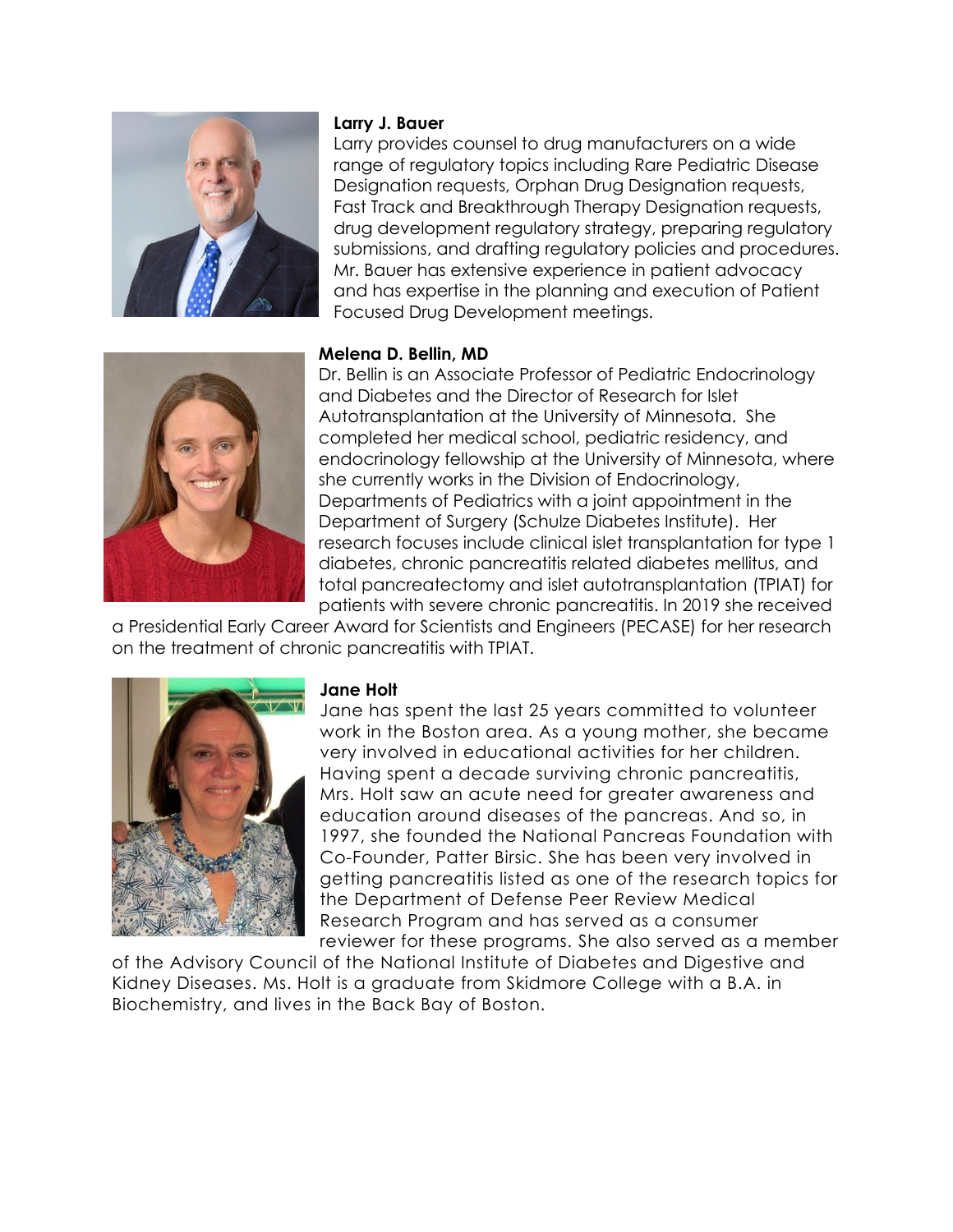

#### **Erica Lyons, MD**

Dr. Lyons is a clinical team leader for the Gastroenterology team in the Division of Gastroenterology and Inborn Errors Products (DGIEP). Dr. Lyons was educated in Biology as an undergraduate and received her medical degree at the University of Louisville, where she subsequently completed a pediatric residency prior to joining the university faculty. During her time in Louisville, she served as the Medical Director for a pediatric practice focused on special needs populations and acted as the site's research coordinator, investigator, and PI for several clinical studies. She joined the Center for Drug

Evaluation and Research as a Medical Officer in DGIEP in January of 2017, where she evaluates numerous drug development programs for gastrointestinal indications. Her medical interests include pediatric rare diseases, eosinophilic gastrointestinal disorders, antiemetic therapies, and pancreatitis.



#### **James Valentine, JD, MHS**

James assists medical product industry and patient advocacy organization clients in a wide range of new drug and biologic development and approval matters. Mr. Valentine has been central to the transition of the FDA Patient-Focused Drug Development (PFDD) program to externally-led meetings, having helped plan and moderated two-thirds of those. Before joining his current firm in 2014, he worked at the FDA as a patient liaison where he facilitated patient input in benefit-risk decisionmaking and regulatory policy issues. There, Mr. Valentine

administered the FDA Patient Representative Program, helped launch the PFDD program, and developed the FDA Patient Network. He holds a law degree from University of Maryland and a masters from Johns Hopkins School of Public Health.



#### **Wahid Y. Wassef, MD, MPH, FACG**

Dr. Wassef is the Associate Chief Quality Officer Department of Medicine, Director of Advanced Endoscopy and Pancreatic Disease Clinic, and, Medical Director of Advanced Fellowship Program at the University of Massachusetts School of Medicine. His awards have included: Medical College of Virginia award for excellence in teaching, Governor's Award for excellence in clinical research by the American College of Gastroenterology for development of the PANQOLI (Pancreatitis Quality of Life Instrument) and Nobility in Science Award by the National Pancreas Foundation. His publications have included 65 original manuscripts in peer reviewed journals, multiple abstracts and chapters. Focus of research has been that of pancreatic disease.

The most significant study has been the development of the first

quality of life instrument for the evaluation of patients with chronic pancreatitis: Pancreatitis Quality of Life Instrument (PANQOLI). This instrument was supported by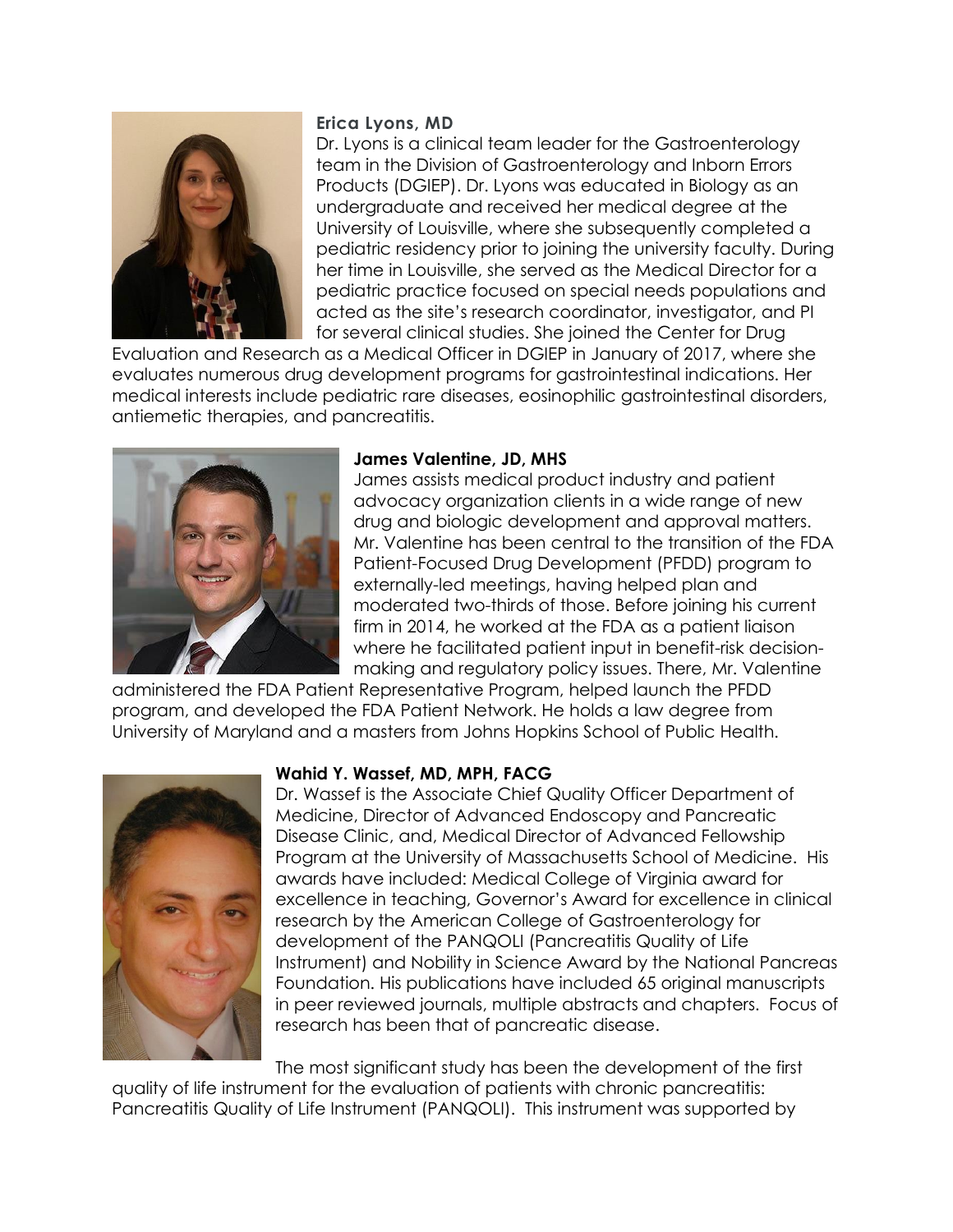grants from the National Pancreas Foundation as well as the American College of Gastroenterology. It is currently available for use in the NPF website and since its publication in 2016 has been used in 6 original manuscripts, 4 ongoing clinical trials for the evaluation of various treatments in chronic pancreatitis patients, and 2 international studies in China and Denmark.

### **PANELISTS ADULT PANCREATITIS (PANEL 1)**



#### **Adriana Llames Cowdin**

Adriana was first diagnosed with acute pancreatitis in 2015, with her first hospitalization lasting for 10 days Between 2015 and 2016 she has undergone 17 procedures for her pancreatitis and was then diagnosed with chronic pancreatitis and pancreatic divisum and was living on and off feeding tubes. In November 2019, she had the TPIAT surgery and has regained parts of her life back.

In her personal time, Mrs. Cowdin is an avid reader, writer and published author who resides in Indianapolis, Indiana

with her husband and fur baby, Henry Winston. She also enjoys traveling to IndyCar races where you can find her in the pits with an insider view as her husband is a Technical Director and Race Engineer in the IndyCar series.



#### **Eric Golden**

Eric is an investment banker, executive and attorney living in Santa Monica, California with his wife Rebecca and three children, Jonathan, Emma and Jackson. Mr. Golden was diagnosed with chronic pancreatitis in 2012 after years of worsening digestive issues. In an effort to learn as much as possible about the disease and help those suffering from it, he joined the board of the NPF and the Collaborative Alliance for Pancreatic Education and Research (CAPER) and cofounded Mission: Cure, a non-profit aimed at finding effective

treatments for the disease within 10 years. Professionally, Mr. Golden is the founder and Managing Director of Fluential Partners, an advisory firm focused on mergers and acquisitions, financing and other strategic transactions. He received a JD from Harvard Law School and an AB from Brown University.

**Jane Holt (please see bio above)**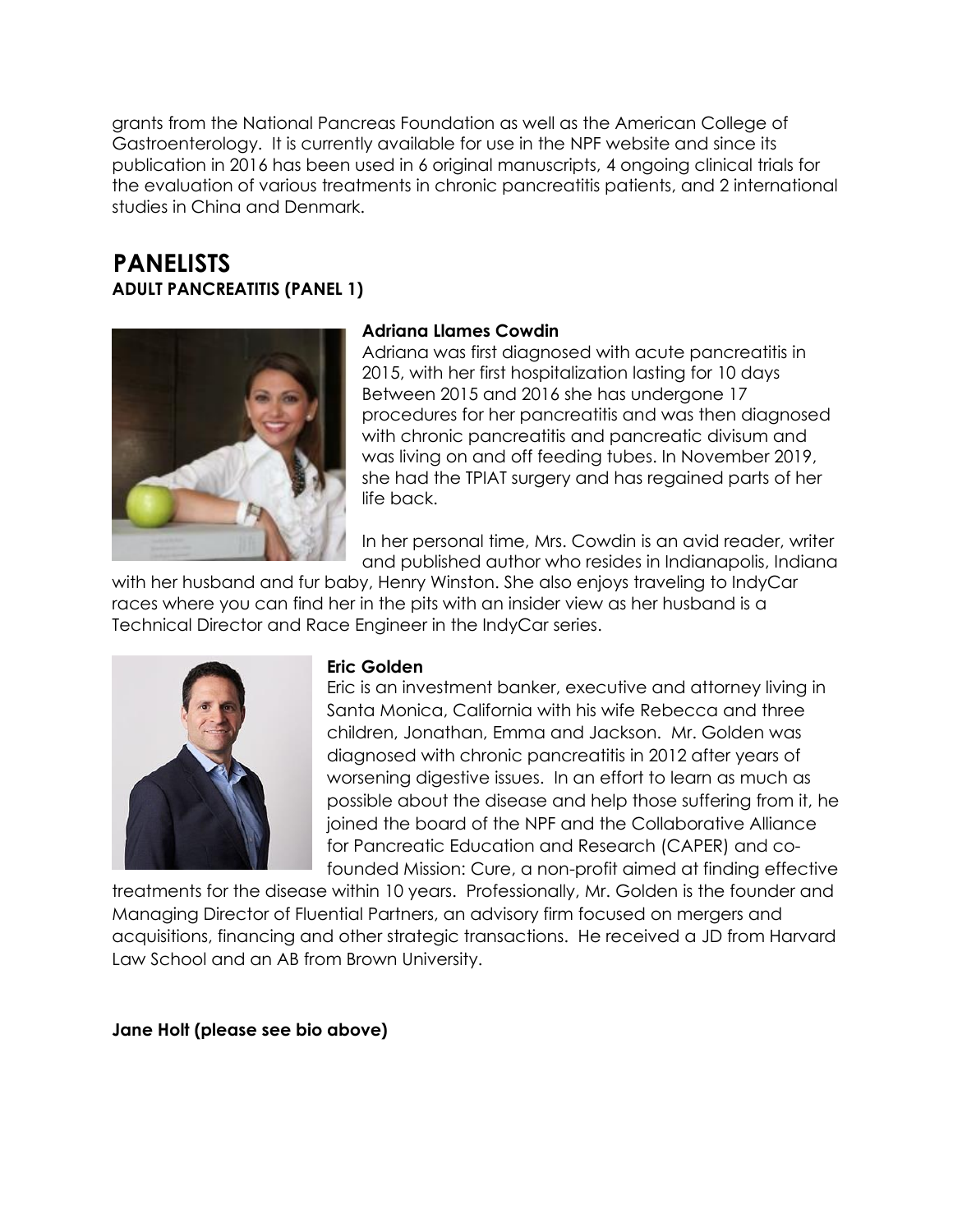

#### **Hillary Mendelsohn**

At the age of 36, Hillary was diagnosed with pancreatic cancer. Because of her dietary restrictions due to her streamlined digestive system, if she ate something that didn't work, acute pancreatitis would ensue. Over the last 16 years, she has had have had eight surgeries related to the pancreas. She is a pancreatic cancer survivor and pancreatitis patient that lives with the motto: Whatever it takes.

Professionally, Mrs. Mendelsohn's life is very busy as the Executive Vice President of The Carlyle Group, Ltd., a real

estate company, that specializes in the manufactured housing industry. The company founded 40 years ago, owns and operates one of the largest privately held portfolios in the United States with properties in 10 states. In 1999, she created an internet company and is Founder and CEO of thepurplebook: The Definitive Guide to Exceptional Online Shopping, producing and publishing nine resource guides for online shopping in book form and launching the online version [\(www.thepurplebook.com\)](http://www.thepurplebook.com/), in addition to consulting in the field of e-commerce and go-to media expert on online shopping trends.

Ms. Mendelsohn is the proud mother of Max (23) and Gabriella (21), and has expanded her family to include her new husband Mike and his children, Jonathan (21) and Brooke (20). They live in Los Angeles.

#### **PEDIATRIC PANCREATITIS (PANEL 2)**



**Logan Williams** *(As told my his Mother, Erica Williams)*Logan is an amazing 7-year old boy on an epic journey with his pancreas. He is in the second grade, playing soccer and soon to start baseball. He is caring, insightful, feels emotions to the fullest, and has a great sense of humor. Mr. Williams was first diagnosed with pancreatitis at the age of four. It was not until he was five that his parents learned it was caused by a genetic mutation. As his journey continues, Mr. Williams continues to leave his family in awe of his resiliency. Hereditary pancreatitis is progressive and in this last year they are beginning to see it express itself more on a daily basis. Mr. Williams has been approved for the TPIAT – his family is grateful to have it as an option, knowing it is a huge

leap, and they are very hopeful to help carve out steps in between.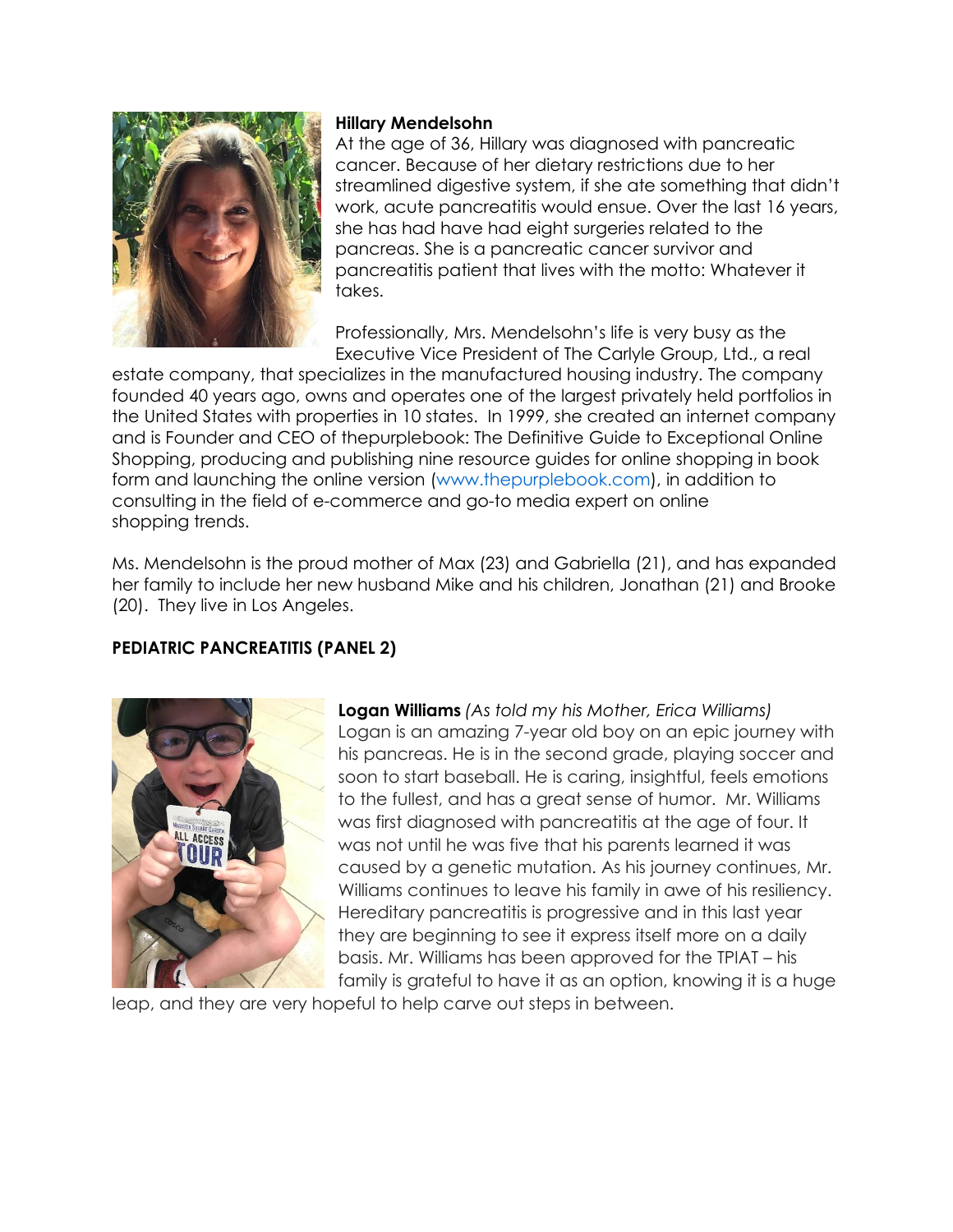

#### **Attie Jamison**

Diagnosed with pancreatitis at the age of 4, Attie spent time in the hospital each year as she was growing up. Eventually, the diseased pancreas began to affect her health in ways that caused her quality of life to suffer. As a dancer, she was extremely active and disciplined, but her body was beginning to let her down. After missing auditions and dress rehearsals, the frustration and pain were becoming more than she could handle. In December of 2018, Ms. Jamison underwent surgery at Cincinnati Children's Medical Center to remove her pancreas. Recovering from a TPIAT and

adapting to a new normal has been challenging and rewarding. Ms. Jamison is a freshman at Muskogee High School in Muskogee, Oklahoma. She is a member of the Varsity Dance Team and participates in many AP classes. She is also an active leader in her youth group at Timothy Baptist Church. She enjoys teaching children's church and excels at organizing and interacting with small children. She loves to dance ballet, tap, jazz and hip hop, and she is a master "TikTok" performer.



#### **Gracie Jamison**

On Gracie's 16th birthday, she sat shocked in the emergency room as she realized she was facing the same pancreatic disease she helped nurture her younger sister through for years. Fearful, she faced a journey of medical inquiries, blood work, and recording attacks and pain values ("on a scale of one to ten"). Ms. Jamison is a leader in her youth group at Timothy Baptist Church, where she also teaches children's church and is adored by the young children she works with. She is a member of the Muskogee High Video Productions Crew where she assists in photographing, filming, and live streaming sporting events each week. After three summers of mowing yards to

purchase her first car, Ms. Jamison now enjoys working in the gifts section and customer service at a local pharmacy after school.



#### **Rebecca Taylor**

Rebecca is 17 years old and lives in San Antonio, Texas. Her first attack of pancreatitis occurred at the age of 7. After years of hospitalizations and further pancreatitis attacks, Ms. Taylor underwent a TPAIT at the age of 12. Rebecca still suffers complications from her transplant that continues to require long-term hospitalizations. She is a constant advocate for better pediatric pancreas care and founded a nation-wide charity named Rebecca's Wish that has raised over a million dollars to help research, patient care and charitable services for children in need.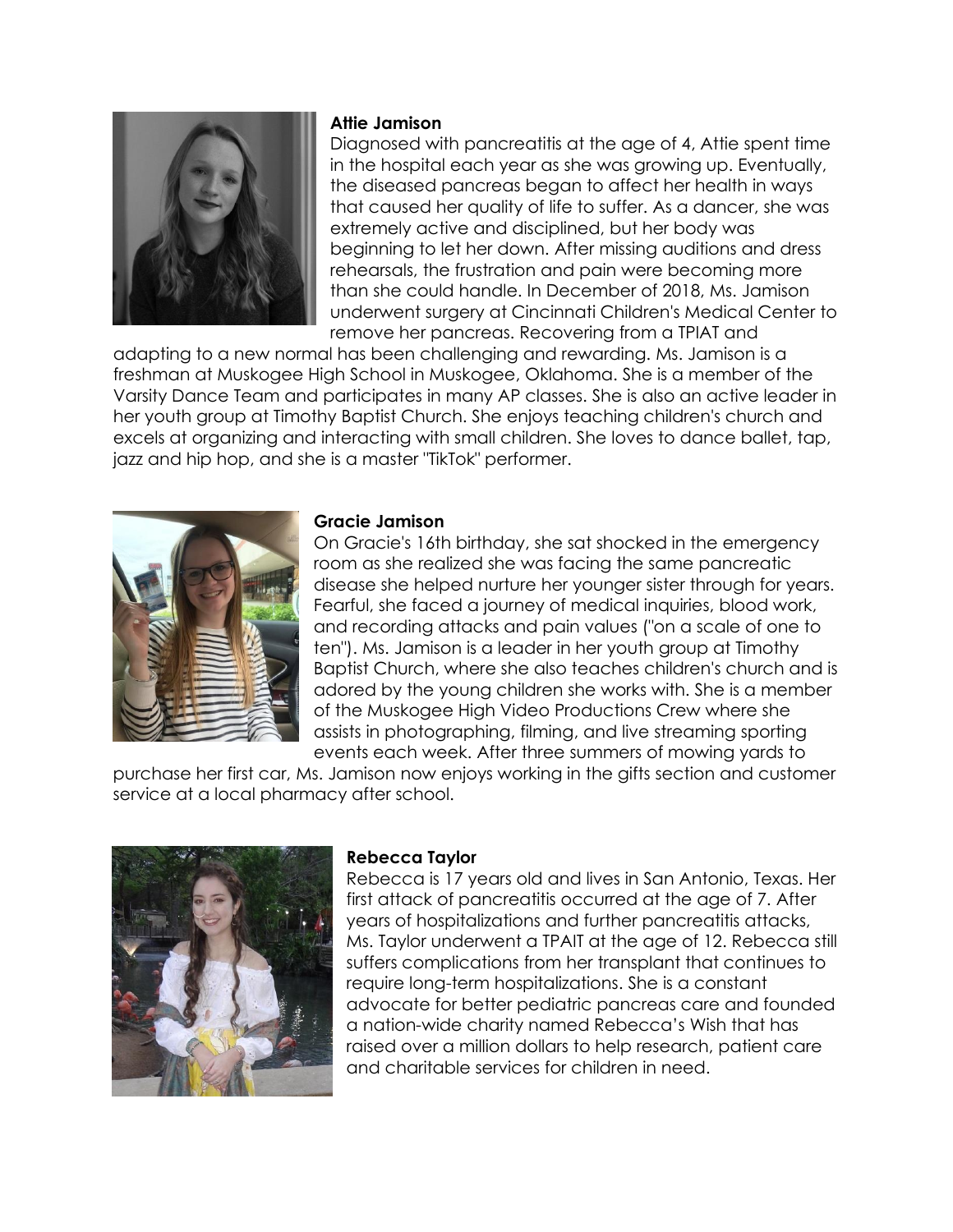# **NOTES**

| National Pancreas Foundation                            |  |
|---------------------------------------------------------|--|
| 3 Bethesda Metro Center, Suite #700, Bethesda, MD 20814 |  |
| info@pancreasfoundation.org                             |  |
|                                                         |  |

www.pancreasfoundation.org